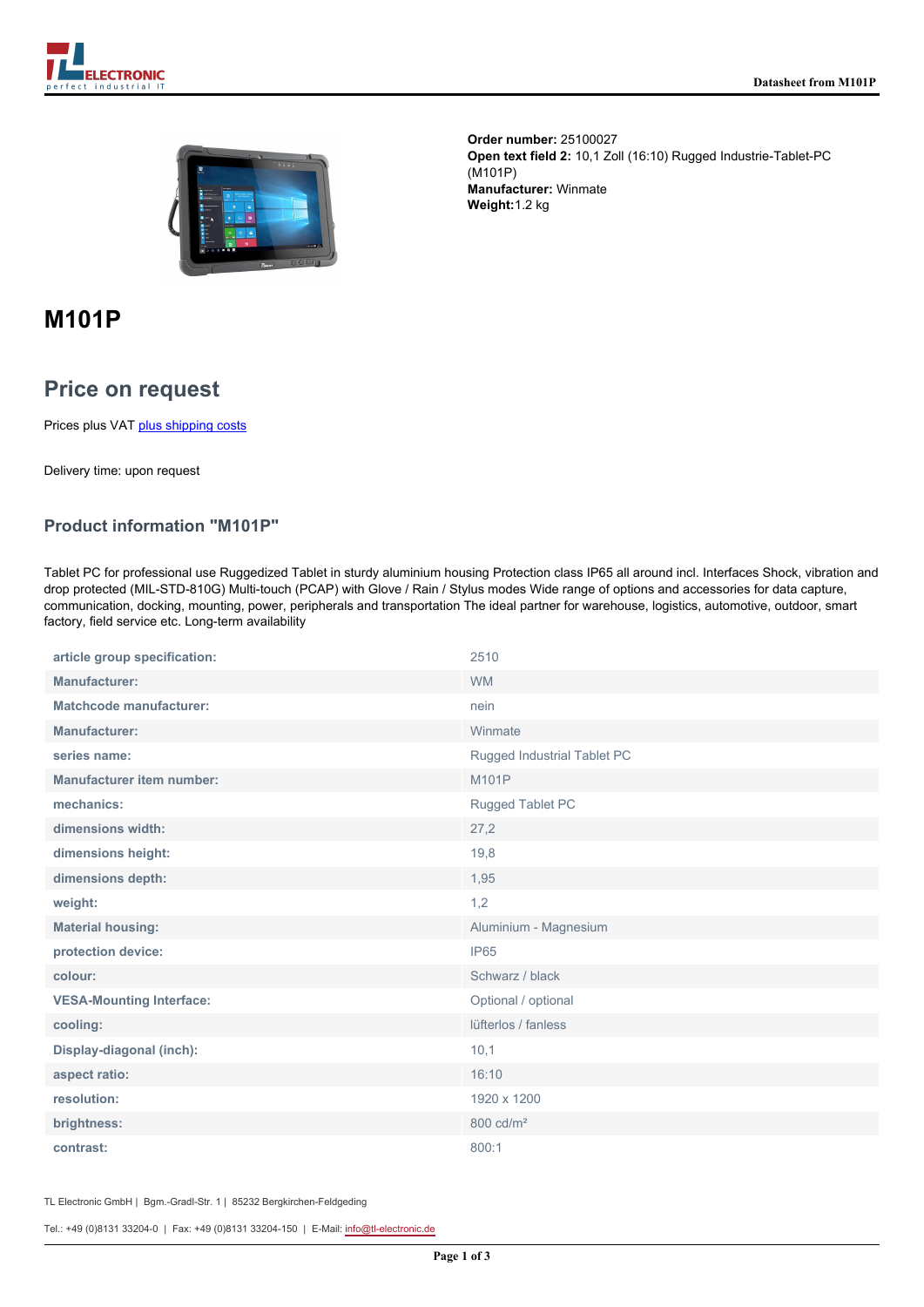

| Display-Technology:             | LCD, LED Backlight                       |
|---------------------------------|------------------------------------------|
| <b>Touch-Screen:</b>            | Projected Capactive / Multi-Touch        |
| usability:                      | Finger/Stift/Handschuh / finger/pen/glov |
| <b>CPU Typ:</b>                 | Pentium                                  |
| <b>CPU Model:</b>               | N4200                                    |
| <b>CPU</b> speed:               | 1,1 GHz                                  |
| <b>CPU cores:</b>               | $\overline{4}$                           |
| RAM size (MB):                  | 8192                                     |
| <b>RAM Typ:</b>                 | SO-DDR4                                  |
| <b>RAM</b> speed:               | 1600                                     |
| <b>SSD design:</b>              | M.2                                      |
| <b>SSD capacity:</b>            | 128                                      |
| <b>SSD number:</b>              | $\mathbf{1}$                             |
| <b>SSD number max.:</b>         | 1                                        |
| <b>RAID-System:</b>             | Nein / no                                |
| safety:                         | TPM 2.0 und Kensington Lock              |
| <b>WLAN:</b>                    | Ja / yes                                 |
| <b>WLAN-Standard:</b>           | IEEE 802.11 a/b/g/n/ac                   |
| <b>Bluetooth:</b>               | Ja / yes                                 |
| <b>WWAN:</b>                    | Optional / optional                      |
| <b>Ethernet_connections:</b>    | Nein / no                                |
| <b>Camera front:</b>            | Ja / yes                                 |
| <b>Camera front resolution:</b> | 2MP                                      |
| Camera rear:                    | Ja / yes                                 |
| <b>Camera rear resolution:</b>  | 8MP                                      |
| <b>Barcode:</b>                 | Optional / optional                      |
| <b>RFID:</b>                    | Optional / optional                      |
| <b>Finger Print:</b>            | Nein / no                                |
| Video:                          | 1x Mirco HDMI                            |
| USB:                            | 1x USB 3.0 (Type A), 1x USB 3.0 (Type C) |
| <b>Card Slot:</b>               | 1x Micro SD Slot                         |
| Audio:                          | 1x Audio Combo Conn.(Mic in/Line out)    |
| Power:                          | 1x 12-19 V/DC, DC plug                   |
| <b>Docking connector:</b>       | 1x 19-pin Docking Connector              |
| controls:                       | 6 Keys: Power, Home, 2x Volume, 2x Funct |
| operating system:               | Windows 10 IoT Enterprise                |
| operating temperatur min.:      | $-10^{\circ}$ C                          |
| operating temperatur max.:      | $50^{\circ}$ C                           |
| Shock:                          | MIL-STD-810G Method 516.6 Procedure I    |
| <b>Vibration:</b>               | MIL-STD-810G Method 514.6 Procedure I    |
| Drop:                           | MIL-STD-810G Method 516.6, 4 ft          |
| voltage input DC:               | 12-19 V/DC                               |

TL Electronic GmbH | Bgm.-Gradl-Str. 1 | 85232 Bergkirchen-Feldgeding

Tel.: +49 (0)8131 33204-0 | Fax: +49 (0)8131 33204-150 | E-Mail: [info@tl-electronic.de](mailto:info@tl-electronic.de)